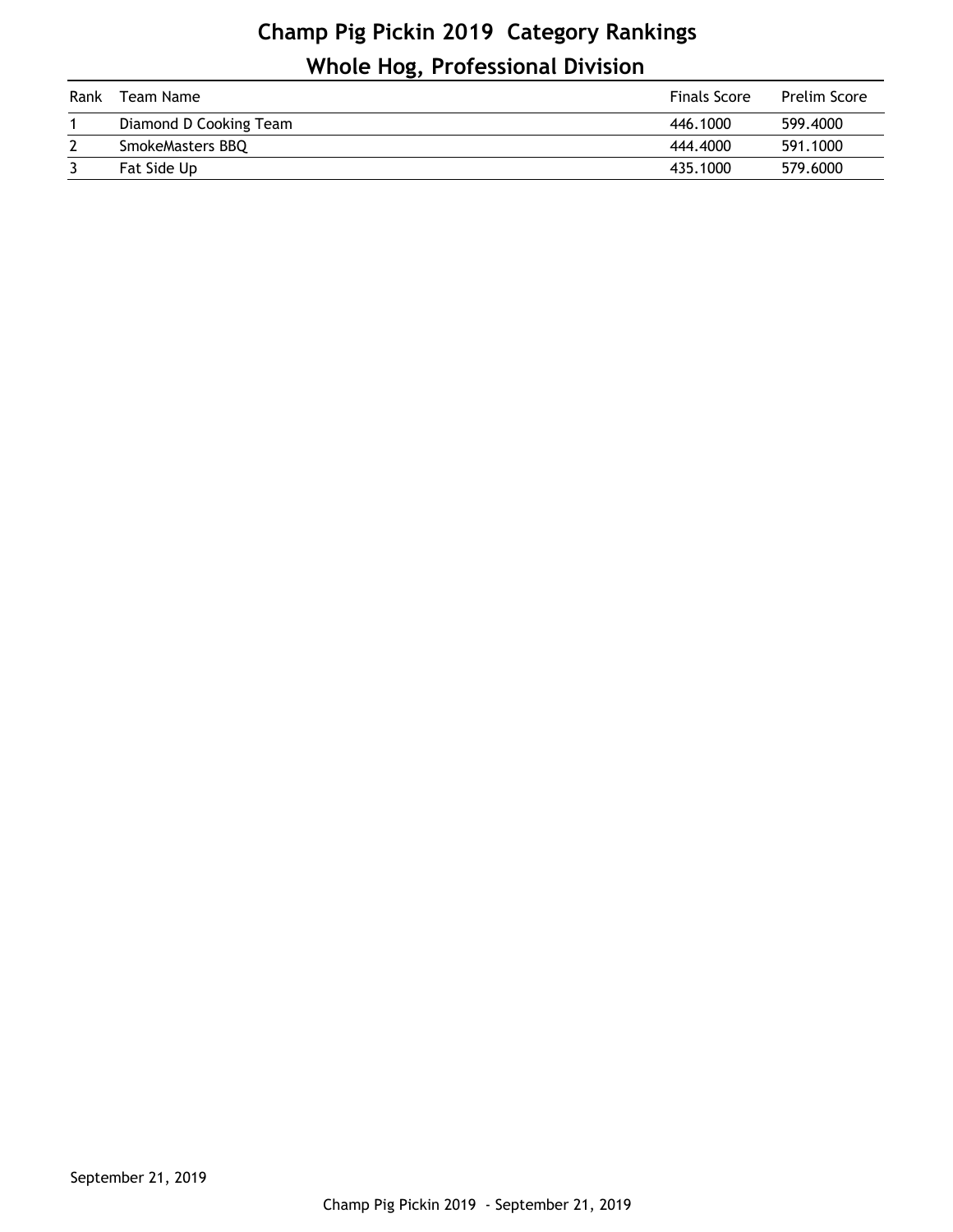## **Champ Pig Pickin 2019 Category Rankings Pulled Pork, Professional Division**

| Rank         | Team Name                | <b>Finals Score</b> | Prelim Score |
|--------------|--------------------------|---------------------|--------------|
| 1            | U-Pigs BBQ               | 441,7000            | 594.5000     |
| $\mathbf{2}$ | No Count Q               | 437.9000            | 593.1000     |
| 3            | Shotgun House Smokers    | 432.3000            | 588.2000     |
| 4            | The Barbecue Experiment  |                     | 586.0000     |
| 5            | Diamond D Cooking Team   |                     | 584.9000     |
| 6            | SmokeMasters BBQ         |                     | 577.8000     |
| 7            | <b>Poker Porkers</b>     |                     | 577.0000     |
| 8            | <b>Moonlight Smokers</b> |                     | 576.3000     |
| 9            | <b>Chief Smokers</b>     |                     | 575.2000     |
| 10           | Fat Side Up              |                     | 572.0000     |
| 11           | Big Muddy Q              |                     | 564.9000     |
| 12           | The Rack-Q-Teers         |                     | 554.0000     |